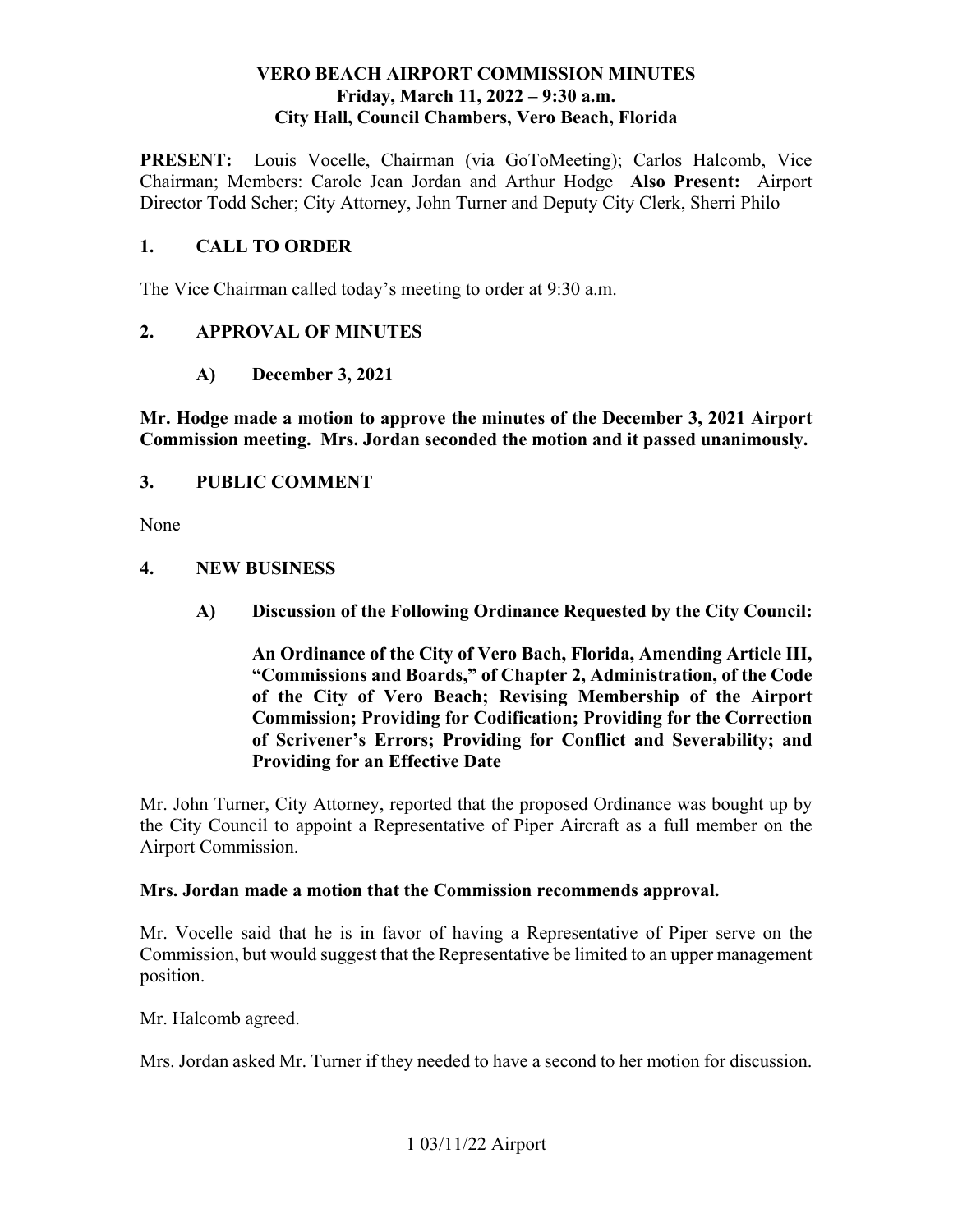Mr. Turner said they could have a second if they want to proceed or the motion could be withdrawn pending discussion.

## **Mr. Halcomb seconded the motion for discussion.**

Mr. Hodge asked would this position be a named individual or would Piper Aircraft be sending anyone to their meetings as their representative.

Mr. Turner recommended that the position be held by an upper level executive position of Piper Aircraft.

## **Mr. Hodge seconded the motion and it passed unanimously.**

 Mr. Hodge asked would the Ordinance be changed to reflect that it is to be an upper level position of Piper Aircraft.

 Mr. Turner said staff would include that it be an executive level position of Piper Aircraft in the Ordinance.

### **5. OLD BUSINESS**

None

# **6. AIRPORT DIRECTOR'S MATTERS**

## **A) Airport Director's Report**

Mr. Todd Scher, Airport Director, briefly went over the Airport Director's Report with the Commission members (attached to the original minutes).

### **7. CHAIRMAN'S MATTERS**

 Mr. Halcomb said the Commission members are going to miss Mr. Skip Wood serving with them on the Commission. Mr. Wood is someone who has devoted time and energy to their community and is an outstanding citizen. Mr. Vocelle and Mr. Hodge agreed.

# **8. MEMBER'S MATTERS**

None

# **9. CITY ATTORNEY MATTERS**

# **A) Legislative Update: Airport Funding Bill**

 and the Senate and is currently on the Governor's desk to be signed. He felt that they all Mr. Turner reported that the Airport Funding Bill was unanimously approved by the House needed to thank Airport staff, Mayor Brackett, State Representative Erin Grall and Senator Debbie Mayfield for their efforts in supporting this Bill. He reported that they had the support of the entire County. He explained that the Mayor and City Council went to the

### 2 03/11/22 Airport